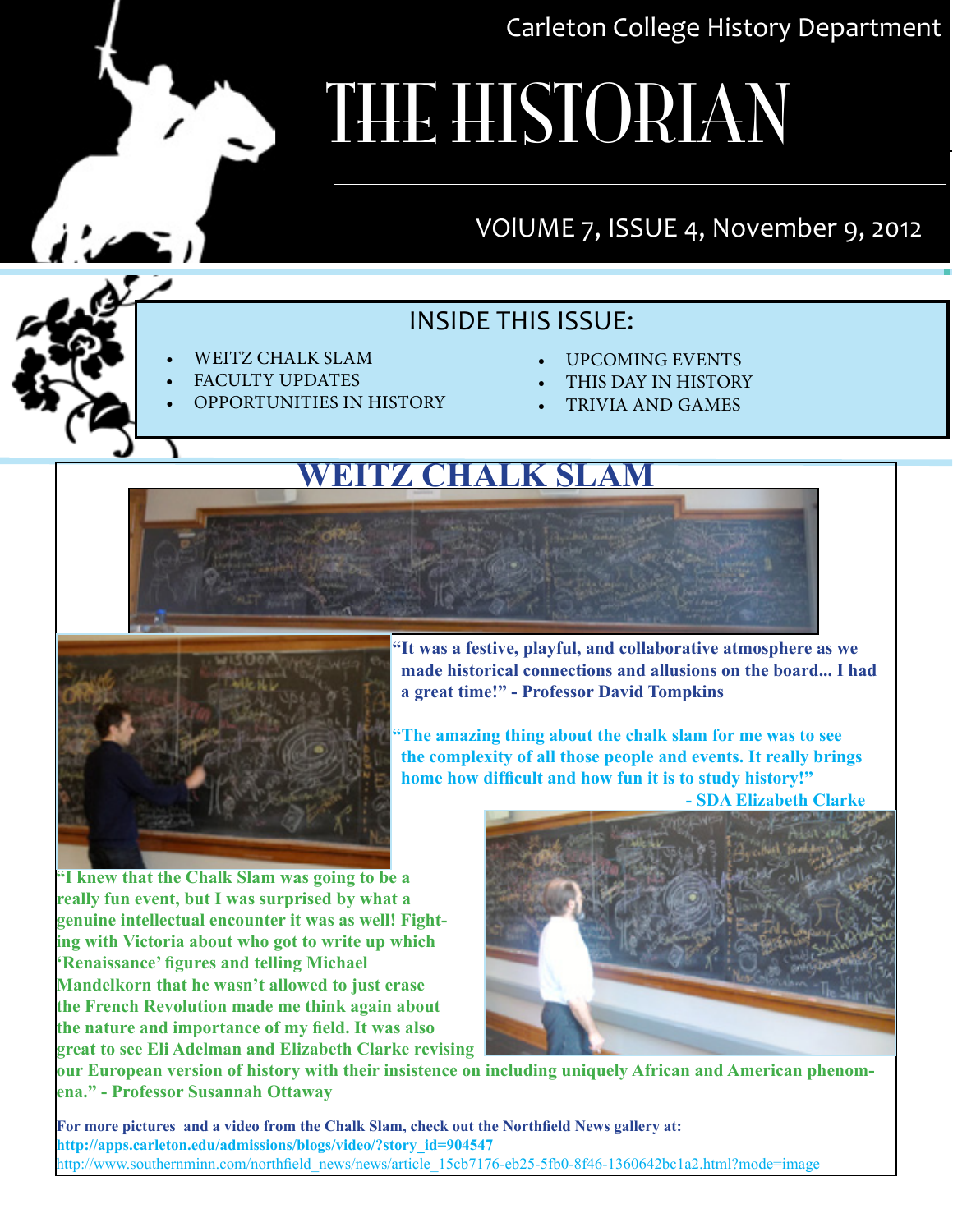### FACULTY UPDATES



#### OPPORTUNITIES IN HISTORY

**Stories of China from Prof. Harry Williams:**

"Zhaoye, English name Kim, just sent me this photo of when she visited my AFAM seminar at Northeast Normal University (Chanchung, Jilin Province) last March. She has since transferred to study history at NENU. My distinctive writing on the blackboard shows that the day's lecture used anthropologist Anthony F.C. Wallace's revitalization theory to interpret the Marcus Garvey movement. Note the classroom: cracked plaster above the TV monitor and the red light of the ever-running "surveillance" camera, one of two in the room. I was emphatically told the cameras were not running. Shortly before leaving China, one of my TAs gave me the full-year's audio recording of all of my lectures. All the students kept on their coats in the under-heated classroom. I never wore an outer garment in class and bore the cold until moments when I blurted: "It is cold in here!" Regardless of the conditions, their various competencies in English, the cold, and the hard benches, my students were hungry for AFAM and US history."

The History Department is offering TWO NEW OCS programs for 2013-14 **Wilderness Studies Program at the Grand Canyon with Professor George Vrtis** https://apps.carleton.edu/curricular/ocs/grand\_canyon/ **Urban History in Beijing and Beyond: China Program with Professor Seungjoo Yoon**  https://apps.carleton.edu/curricular/ocs/beijing\_history/ Check out the OCS website or go to the OCS office for more information.

Consider Match Corps, a one-year urban education service fellowship. Corps members volunteer full-time tutoring and mentoring to a small caseload of students in Boston. Match Teacher Residency is also offered, so Corps members can train and earn certification to become full-time teachers in other high-need urban schools. Candidates do not need a background in education but they should share a passion for social justice and education reform. For more information about Match Corps's programs, go to: http://www.matcheducation.org/apply

**Have you always wanted to apply for a congressional internship?** Well now you can! Check out the 5th page for details about this incredible opportunity! **ATTENTION SENIORS**

**Do you want to volunteer for a year before grad school, law school, or medical school?**

**Call for Papers due January 20, 2013**

**Visions and Revisions: New Scholars and New Interpretations**

Submissions are currently being accepted for the 6th annual volume of this inter-disciplinary undergraduate journal published by Edinboro University of Pennsylvania. This volume will print Fall 2013. The journal is primarily devoted to featuring outstanding work by undergraduate students, but graduate level book reviews will also be accepted. Special consideration will be given to submissions dealing with Anthropology, Archaeology, Physical Anthropology, History, Latin American Studies, International Studies, Gender Studies, Sociology, Cultural Studies, Social Science, and World Languages.

Guidelines are listed at: http://www.edinboro.edu/departments/history/visions\_rev/genl\_inf.dot.

#### FACULTY UPDATES CONTINUED

### **Congratulations to Amna Khalid and Paul Petzschmann on the birth of their healthy son, Ravi, October 21, 2012!**

Just in case you had to miss the opening of Prof. Bill North's HIST 137 students' exhibit, **"If You Give a Monk a Manuscript: Constructing Knowledge in the Early Medieval Ages,"** we got pictures from the event! Don't worry, if you missed the opening, you can still visit the exhibit through January 1st in the Gould Library Athenaeum. So head to the library!







**Balkan Heritage Field School is open for project applications!** For detailed information visit their website at: http://www.bhfieldschool.org On-line applications can be submitted at: http://www.bhfieldschool.org/apply.php

**Apply for PhD programs in African History through New York University!** http://history.fas.nyu.edu/object/history.gradprog.africanhistory http://history.fas.nyu.edu/object/history.gradprog.africandiaspora http://history.fas.nyu.edu/object/history.admissions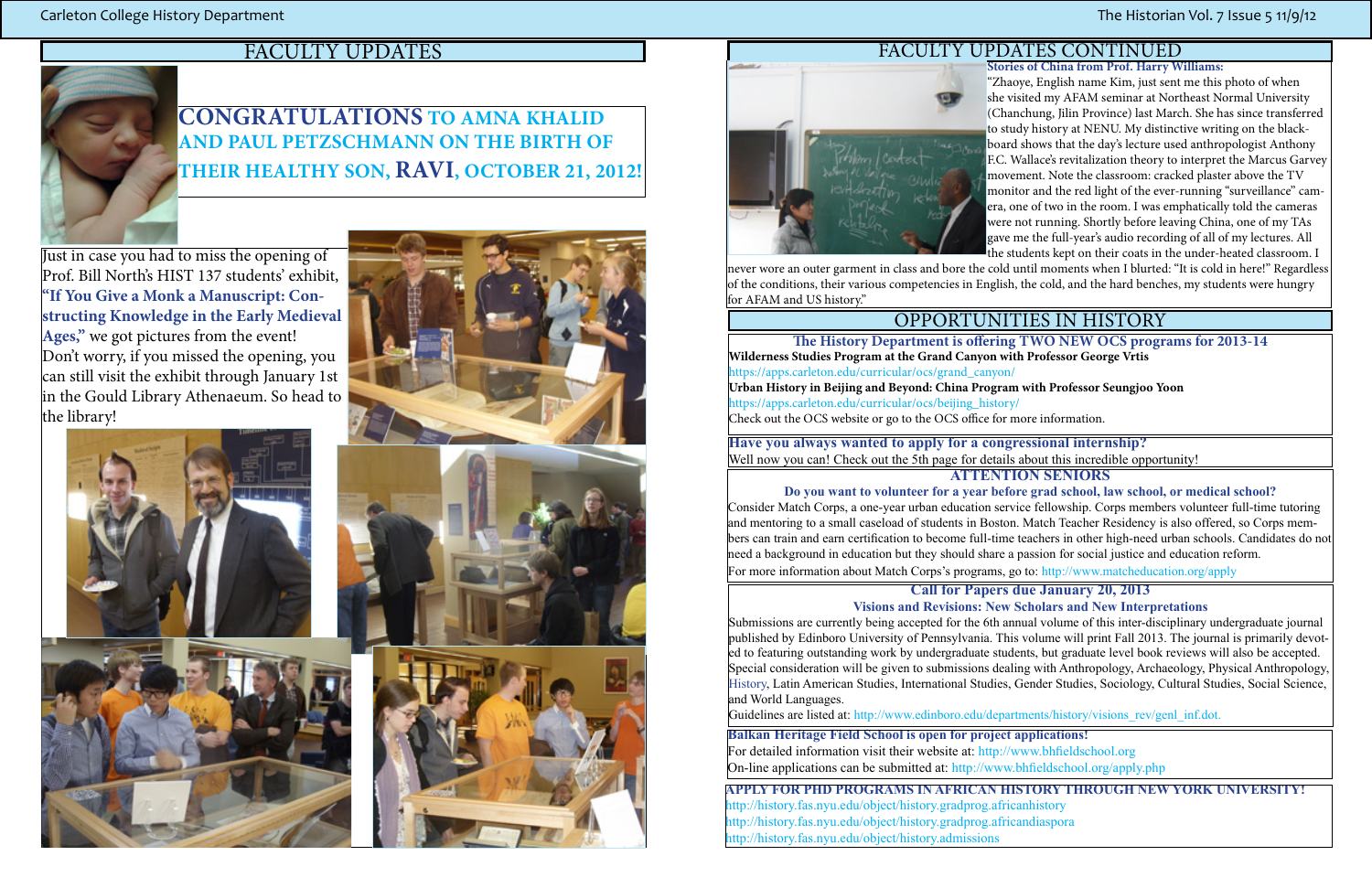If you haven't already, "like" us on Facebook! Our Facebook Page is constantly updated and is your go-to source for information between newsletters, including interviews, pictures, job postings, its all there!

**[http://www.facebook.com/CarletonHistoryDept](%20%20http://www.facebook.com/CarletonHistoryDept)**



**Fri. Sept 14-Nov 14, Weitz Perlman Teaching Museum Kaemmer Family Gallery** - It's getting close to the end, so we hope you haven't missed **"Art Treasures/Curricular Resources: Two Teaching Exhibitions"**! Take this last week to visit the two small exhibitions connecting Fall courses in History and French to art objects. For more information visit: <go.carleton.edu/museum>.

**WEd. oct 31-tues. jan 1, gould library athenaeum - "If You Give a Monk a Manuscript: Constructing Knowledge in the Early Medieval Ages."** If you missed the opening, that's ok! You should still check out Professor Bill North's HIST 137 students' exhibition on the medieval book. This exhibit showcases medieval manuscripts written by monks and other scribes during the early middle ages. Learn how knowledge was constructed and disseminated more than one thousand years ago.

**TUES. NOV 13, 4pm, ted mullin "hour of power"** - The Carleton College women's swimming and diving team will host the annual **Ted Mullin "Hour of Power"** at Thorpe Pool in Northfield. So come cheer on the swimmers in honor of Ted Mullin!

Carleton College History Department **The Historian Vol. 7** Issue 5 11/9/12

### upcoming events

Congressman Keith Ellison works to promote politics of inclusion and generosity within the  $5<sup>th</sup>$ Congressional District of Minnesota; which includes the city of Minneapolis and all or part of 15 surrounding suburbs. Internships are offered for individuals interested in learning the operations of a Congressional office, current events as they relate to Congressional activity, federal legislation and legislative issues, constituent services, and events research and planning. Interns will have the opportunity to see the direct connections of policies made on the federal level and the people affected by them through constituent outreach and advocacy.

Bill North, History Department Career Tsar, hosted our 2012 Career Exploration on Thursday, October 25th, at 6:30 p.m. in the Weitz Center LOME. Pizza, fruit and desserts were served. Prior to the event, Bill had gathered suggestions from History majors about which fields were most important to cover. He selected six exciting alumni guests to match those fields. His careful alumni selection created an amazing and enthusiastic panel. They presented a wide variety of career paths and possibilities for History majors after Carleton. Following the panel, the alumni met one-on-one with interested majors to answer career path



questions. Ben Welna, '13, said that majors had a chance to make good mentoring and networking connections. He said that the event should definitely be repeated next year. The 2012 History Alumni Career Panel guests were: Shana Crosson '87 (Public History & Museums), Hugh Brown '06 (Law), Chris Snowbeck '04 (Journalism), Annaka Larson '06 (K-12 Education), Caroline Church '08 (Non-Profits & Americorps), Paige Anderson Bowen '00 (Public Health & Health Policy).



#### **HISTORY DEPARTMENT CAREER EXPLORATION PANEL!**

by mail at 2100 Plymouth Avenue North, Minneapolis, MN 55414 or email them to sean.broom@mail.house.gov. All materials are due by December 10<sup>th</sup> 2012.

### Congressional Internship at the Office of Congressman Keith Ellison

#### Responsibilities Include:

• Clerical; including office reception, intake of constituent comments via mail and phone, and

Congressional staff on community outreach, assisting with event planning and logistics, and

- other duties as assigned.
- Events and meetings; including researching community activities, accompanying staffing the Congressman at events, forums, and meetings.
- Constituent Services; assisting Congressional staff in research and communication with agencies and constituents.
- constituent services and operations of a Congressional office.

• Participation in regular briefings on current events and legislative issues, and trainings on

#### Qualifications:

Strong written and verbal communication skills, detail oriented, excellent interpersonal skills, organized, able to multi-task, and must possess keen interest in the political process and learning the operations of a Congressional Office. Candidates participating in a formal internship program sponsored by a college or university or who will receive college credit are preferred.

Part-time and full-time opportunities are available starting immediately for duration of up to six months. A minimum of 15 hours a week is required and hours are flexible. Interns agree to serve without compensation, not to make any future claim for payment, and to acknowledge that the voluntary service does not constitute House employment. Interns must agree to conduct themselves in a manner that reflects creditably on the House of Representatives.

#### Application Process:

To apply for an internship please send the following materials to the intern coordinator,

- Cover Letter
- Resume
- Two references (not letters of recommendation)
- Two writing samples (limit of three pages or less each, six pages total)